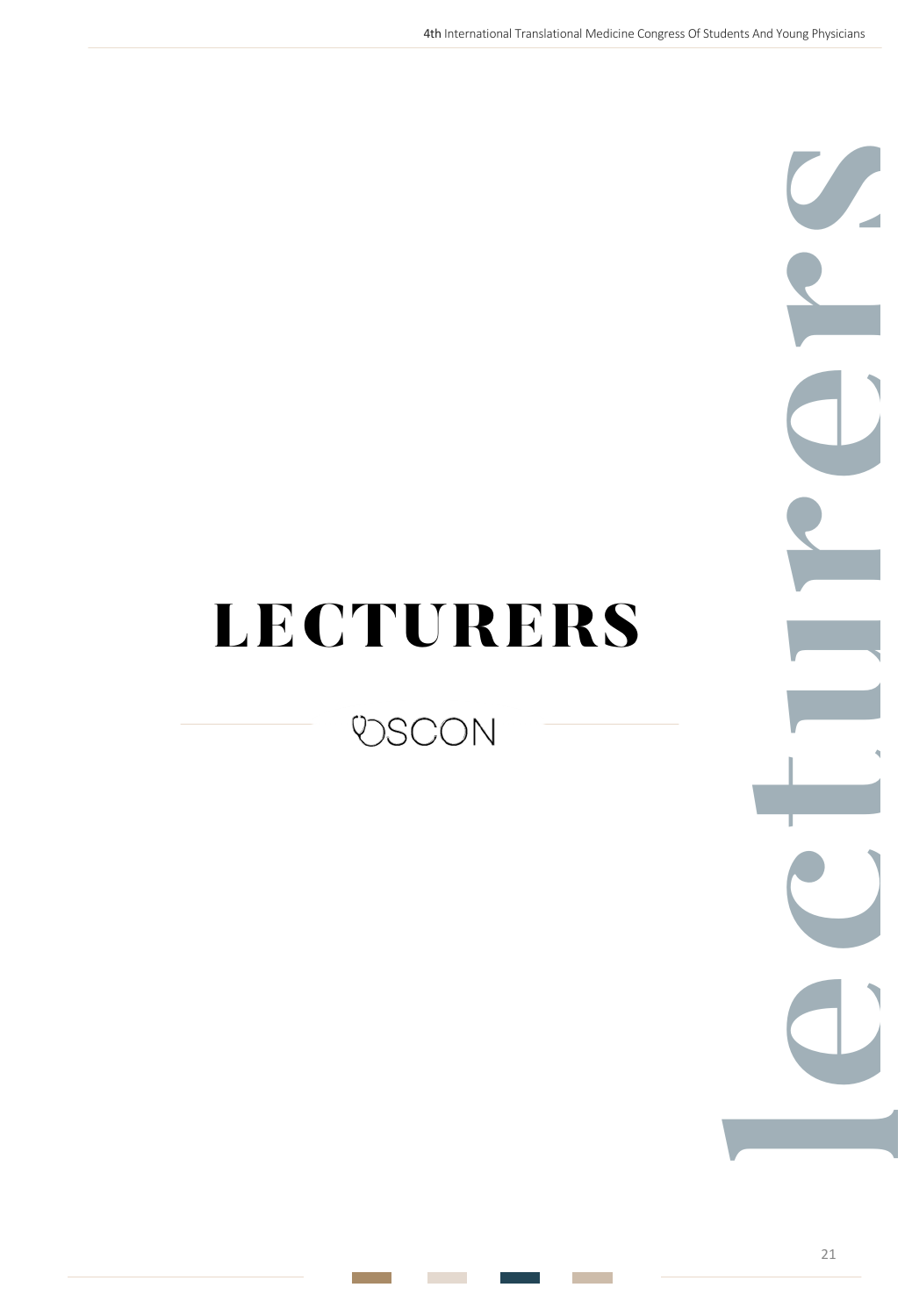4th International Translational Medicine Congress Of Students And Young Physicians

Sanja Masie Milanovic



ASSOC . PROF. SANJA MUSIĆ MILANOVIĆ, MD, MPH, PHD

Associate Professor Sanja Musić Milanović, MD, MPH, PhD was born in Zagreb where she finished elementary and high school education. Dr. Musić Milanović graduated from the Medical School of the University of Zagreb. She attended the international postgraduate study programme "Master in Public Health Methodology" on Université Libre de Bruxelles, Faculté de Médecine, Ecole de Santé Publique where she earned the title of Master of Science.

Dr. Musić Milanović earned PhD on the Medical School of the University of Zagreb on the topic of demographic, behavioural and socio-economic determinants of obesity in Croatian adults and is also an Associate Professor at the Department for Medical Statistics, Epidemiology and Medical Informatics at the Medical School of the University of Zagreb.

Her areas of work are epidemiology and health promotion. She is Head of the Health Promotion Division on the Croatian Institute of Public Health which is the Reference Centre of the Ministry of Health for Health Promotion. She leads the implementation of the National Programme "Healthy Living".

Marija Heffer



She is also the National Technical Focal Point in the Expert Group of the World Health Organization and the European Commission on Health Enhancing Physical Activity as well as the member of the Scientific Council for Anthropological Research ofthe Croatian Academy of Sciences and Arts.

Prof. Heffer graduated from School of Medicine, University of Zagreb in 1989 and did her postgraduate study in natural sciences. As a part of her scientific training, she studied biochemistry of glycolipids at The Institute for Zoology, Hohenheim University, Stuttgart and at The Institute for Cell Culture Technology, Technical Faculty, University of Bielefeld, Germany.

Additionally, prof. Heffer was a guest scientist in the USA at Johns Hopkins School of Medicine and School of Medicine Yale. Since 2005 she has been appointed as a professor of Cell biology and Neuroscience at Faculty of Medicine, Josip Juraj Strossmayer University of Osijek.

Prof. Heffer is a neuroscientist with a very broad research area of interest, such as effects of stress on brain function, distribution of major gangliosides in various brain regions, roles of lipid rafts, dendritic morphology and spine density variations, genetic variations in circadian rhythm genes etc.



**2.**

PROF. MARiJA HEFFER,

MD, PHD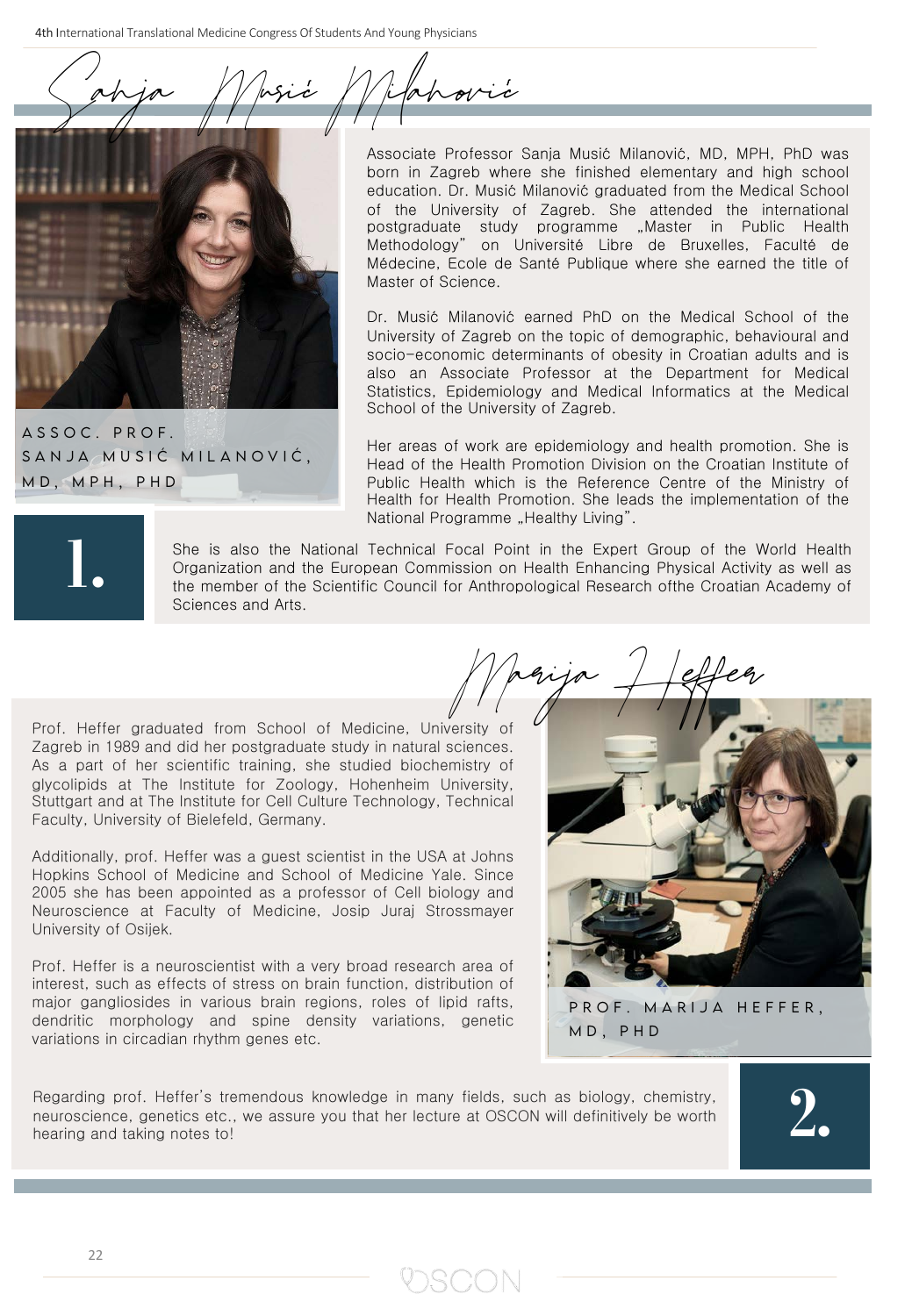7 ihag

Prof. Lada Zibar, MD, PhD, is internist and nephrologist at Clinical Hospital Merkur in Zagreb, Croatia, and full professor at Faculty of Medicine, University Josip Juraj Strossmayer in Osijek, Croatia. She graduated from School of Medicine, Zagreb University in 1990. She is also a teacher at School of Medicine, University of Mostar, Bosnia and Hercegovina, and was a guest professor at School of Medicine in Foggia, Italy.

Besides pathophysiology and nephrology, she teaches scientific research methodology, with mentoring students in their own research. She has been educated in many fields such as abdominal ultrasound, kidney biopsy, modern teaching methods in medical schools, etc.

She spent an education time at NY Presbitarian Hospital, Columbia University, New York, USA. She is a member of numerous expert committees, especially those in charge for medicines and transplantation.

Prof. Zibar has published variouspapers, in the field of nephrology and in many others.Her main interests are transplantation medicine, medical ethics and law and medical statistics. She is editor-in-chief of Liječničke novine, official journal of Croatian physicians.

**3.**



JELENA MANDARIĆ, MAG. NUTR.



Jelena Mandarić is $\#$  maste $\mathfrak k$  of nutrition who runs her own Per Os counseling center in Osijek. She has a master's degree in the field of Food Science and Nutrition.

PROF.

LADA ZiBAR, MD, PHD

She finished The Faculty of Medicine University in Novi Sad, course Supplement Phytotherapy, Health Communication, and Health Statistics (2018 – 2019), and the Josip Juraj Strossmayer University of Osijek for Supplement Faculty of Humanities and Social Sciences Osijek (2019 – 2020).

She also volunteered in Health Center "Vaga", "Mammae Breastfed Women Club as a nutrition consultant, and as volunteer staff in "LAG Baranja". Her counseling center offers a broad spectrum of services, such as nutritional counseling and presenting a balanced nutritional strategy, individual weightmanagement plans, dietotherapy (nutritional advising and offering a plan for optimizing health), and recognizing appropriate behavioral-change modifications and dietary approaches for different ages and populations.



Her commitment to educating young people is reflected in all the activities in which she participates, and this congress is no exception.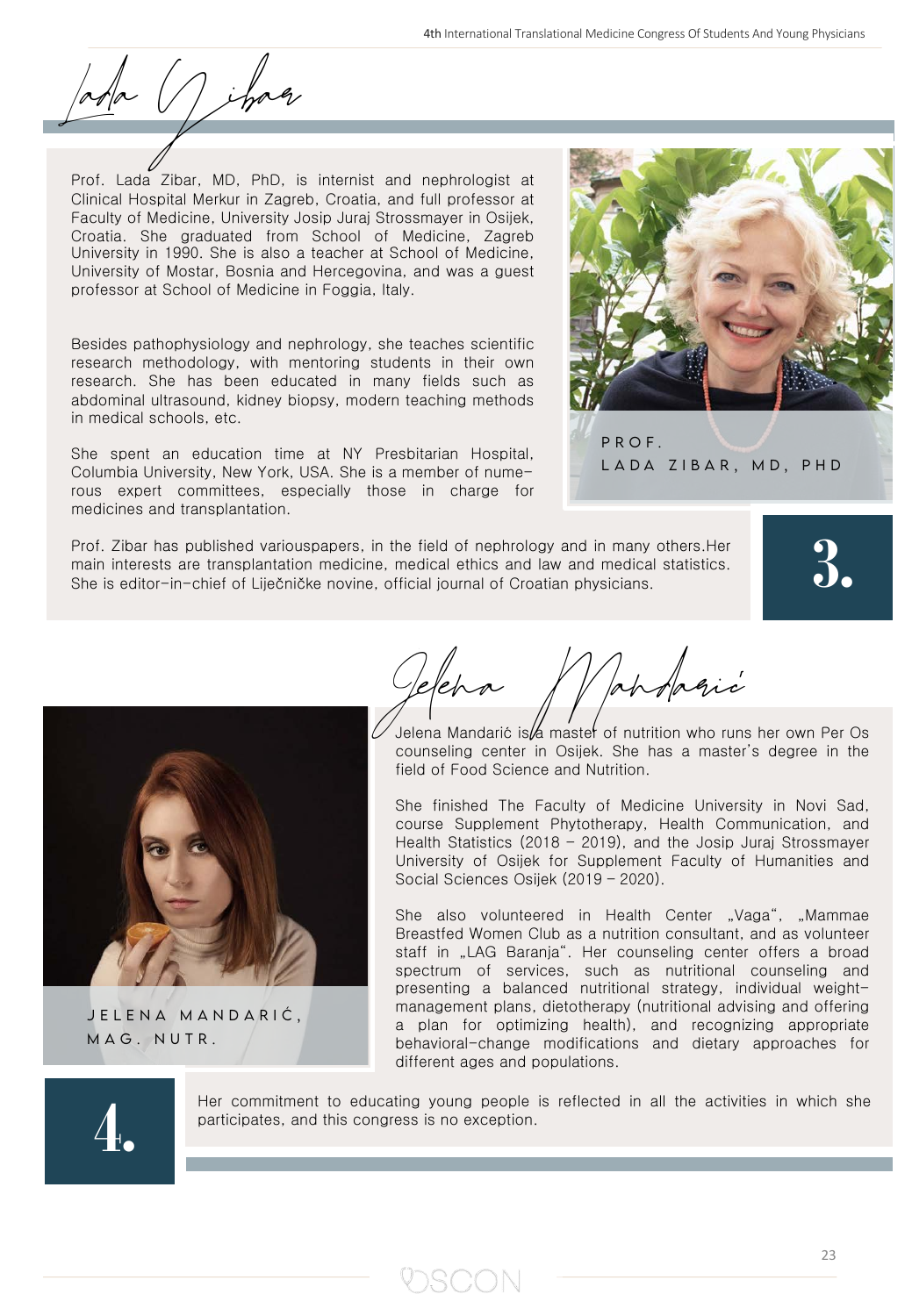Marianna Pap



ASSOC. PROF. MARiANNA PAP, MD, PHD Professor Marianna Pap graduated at Medical University, Medical School University of Pecs in 1992.

After that she enrolled PhD programme of Medical biology at University of Pecs and graduated in year 1996. She was Vice Chair at Department of Medical Biology at University of Pech. For several years she was Fulbright lecturer, teaching intensive Cell Biology cours at Boston University in USA.

Since 2004th year she is associated professor at Department of Medical Biology at University of Pecs.

Her scientific interest and research is focused on cell biology, gene technology and cancer biology. She was awarded with numerous awards and honors among others Fulbright fellowship, Rector`s award, Young Scientist Award and Excellent Young Lecturer Award, awarded on Fifth Symposium on Cell and Developmental Biology, Debrecen, Hungary.



She teaches courses on undergraduate and graduate level in the field of cellular and molecular biology at University of Pecs. She has 3 book contributions and 21 peer-reviewed article.

Dr. Mrđenović graduated from School of Medicine of the J. J. Strossmayer University of Osijek, where he also attended the Postgraduate Doctorate Course in Biomedical and Clinical Sciences. In February 2013, he started his Specialty Training as a resident at Department of Internal Medicine, Division of Hematology at University Hospital Center Osijek, Croatia – where he currently works.

He earned the title of Postdoctoral Scientist in 2017, at Cedars-Sinai Medical Center, Department of Medicine, Division of Hematology/Oncology, Samuel Oschin Comprehansive Cancer Center in Los Angeles, California (USA).

His main clinical areas of interest are Non-Hodgkin Lymphoma, Hodgkin Lymphoma, Relapsed and Refractory Acute Myeloid Leukemia, Multiple Myeloma, etc.

Dr. Mrđenović is also a member of various Scientific Societies, such as American Society of Hematology, European Hematology

Association, European Society for Medical Oncology, Croatian Society for Neuroscience, etc. His research passion also involves Cancer research, Cancer biology, Cancer drug development, Cell signaling, Signaling pathways, Epigenetics, Neuroscience, Neuroimmunology and Neuropharmacology.



STEFAN MRĐENOVIĆ, MD, PHD MD, PHD

**6.**